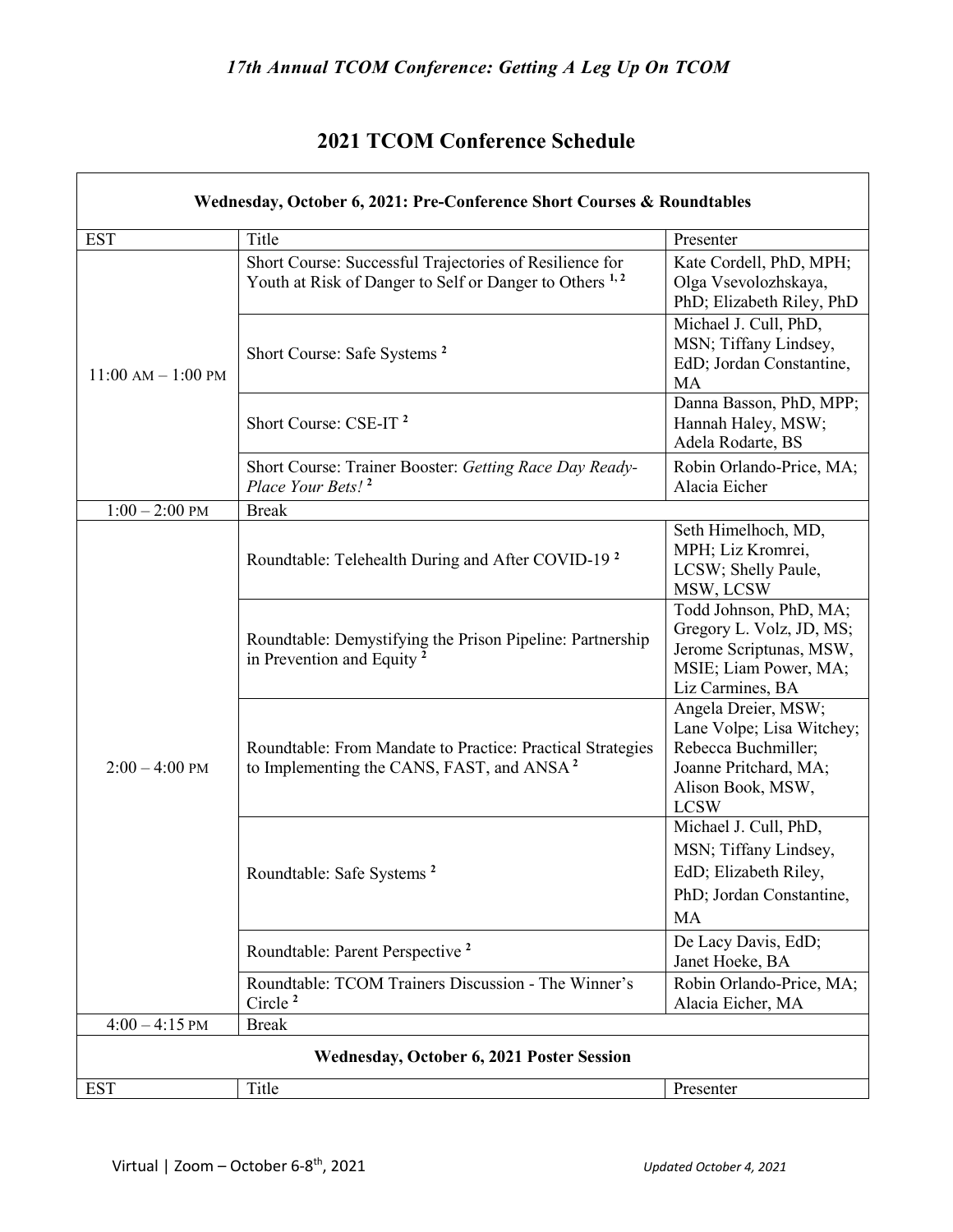| 4:15 PM $-$ 4:45 PM                         | Building Healthy Selves, Forming Healthy Relationships <sup>2</sup>                                                                                                                                                                                                           | Michelle Garcia, PhD                                                                                                                                                  |
|---------------------------------------------|-------------------------------------------------------------------------------------------------------------------------------------------------------------------------------------------------------------------------------------------------------------------------------|-----------------------------------------------------------------------------------------------------------------------------------------------------------------------|
|                                             | AWAKEN: A Practice for Conscious Decision-Making <sup>2</sup>                                                                                                                                                                                                                 | Christina Rosato, MSSW;<br>Jordan Constantine, MA                                                                                                                     |
|                                             | Using Data to Develop Recovery Supports <sup>2</sup>                                                                                                                                                                                                                          | Wendy Harrold, MS; Amy<br><b>Brinkley</b>                                                                                                                             |
|                                             | Race & Ethnic Disparities in Comorbidity of Mental<br>Illnesses during the COVID-19 pandemic <sup>2</sup>                                                                                                                                                                     | Maryanne Kaboi, MSW                                                                                                                                                   |
| 4:45 PM $-$ 5:15 PM                         | Building a Risk Adjusted Model for Monitoring<br>Psychopharmaceutical Prescription for Children in the<br>Child Welfare System <sup>2</sup>                                                                                                                                   | Julia Thome, PhD<br>Candidate                                                                                                                                         |
|                                             | Safe Systems Improvement Tool: A TCOM Tool for<br>Understanding the 'Systems Story' of a Critical Event <sup>2</sup><br>Investigating the Impact of Caregiver Transportation Needs<br>on Children's Response to Behavioral and Mental Health                                  | Tiffany Lindsey, EdD;<br>Mike Cull, PhD; Elizabeth<br>Riley, PhD; Jordan<br>Constantine, MA<br>Elizabeth N. Riley, PhD;<br>Olga A. Vsevolozhskaya,<br>PhD; Stephen M. |
|                                             | Treatment: A Longitudinal Analysis <sup>2</sup>                                                                                                                                                                                                                               | Shimshock, PhD; John S.<br>Lyons, PhD                                                                                                                                 |
| $5:15 \text{ PM} - 5:45 \text{ PM}$         | Geriatric Assessment for Transition Experiences (GATE) <sup>2</sup>                                                                                                                                                                                                           | Lindsay Bryant                                                                                                                                                        |
|                                             | Child mental and behavioral health services during the<br>COVID-19 pandemic: Trends and implications for service<br>outcomes during telehealth expansion <sup>2</sup>                                                                                                         | Olga A. Vsevolozhskaya,<br>PhD; Elizabeth N. Riley,<br>PhD; Kate D. Cordell,<br>PhD; Stephen M.<br>Shimshock, PhD; John S.<br>Lyons, PhD                              |
|                                             | The Skateboard Art Project: The Amazing Power of<br>Creativity in Healing Children's Trauma <sup>2</sup>                                                                                                                                                                      | Kristine Nunn, MA,<br><b>LMFT</b>                                                                                                                                     |
| Thursday, October 7, 2021: Conference Day 1 |                                                                                                                                                                                                                                                                               |                                                                                                                                                                       |
| <b>EST</b>                                  | Title                                                                                                                                                                                                                                                                         | Presenter                                                                                                                                                             |
| $11:00 - 11:15$ AM                          | <b>Opening Remarks</b>                                                                                                                                                                                                                                                        | John S. Lyons, PhD                                                                                                                                                    |
| $11:15 - 12:10 \text{ PM}$                  | Keynote: Tennessee: Transforming Systems; Kathy Gracey, MEd, Director of Quality<br>Programs, Vanderbilt Center of Excellence for Children in State Custody; Dr. Tarah<br>Kuhn, Clinical Director, Vanderbilt Center of Excellence for Children in State Custody <sup>2</sup> |                                                                                                                                                                       |
| $12:15$ PM $-1:10$ PM                       | Keynote: Going Beyond Rhetoric - Transformational & Collaborative Outcomes: The<br>Intersectionality of Then, Now and Tomorrow; De Lacy Davis, EdD, founder of Black<br>Cops Against Policy Brutality <sup>2</sup>                                                            |                                                                                                                                                                       |
| $1:15 - 1:30$ PM                            | Awards                                                                                                                                                                                                                                                                        |                                                                                                                                                                       |
| $1:30 - 1:45$ PM                            | <b>Break</b>                                                                                                                                                                                                                                                                  |                                                                                                                                                                       |
| $1:45 - 2:45$ PM                            | Is Owning a Dog a Strength? How to Elicit and Identify<br>Strengths During the Assessment Process, and How to Use<br>Those Strengths in Practice <sup>1,2</sup>                                                                                                               | Lynn Steiner, MSW;<br>Lynda Killoran, MA,<br><b>LCPC</b>                                                                                                              |
|                                             |                                                                                                                                                                                                                                                                               |                                                                                                                                                                       |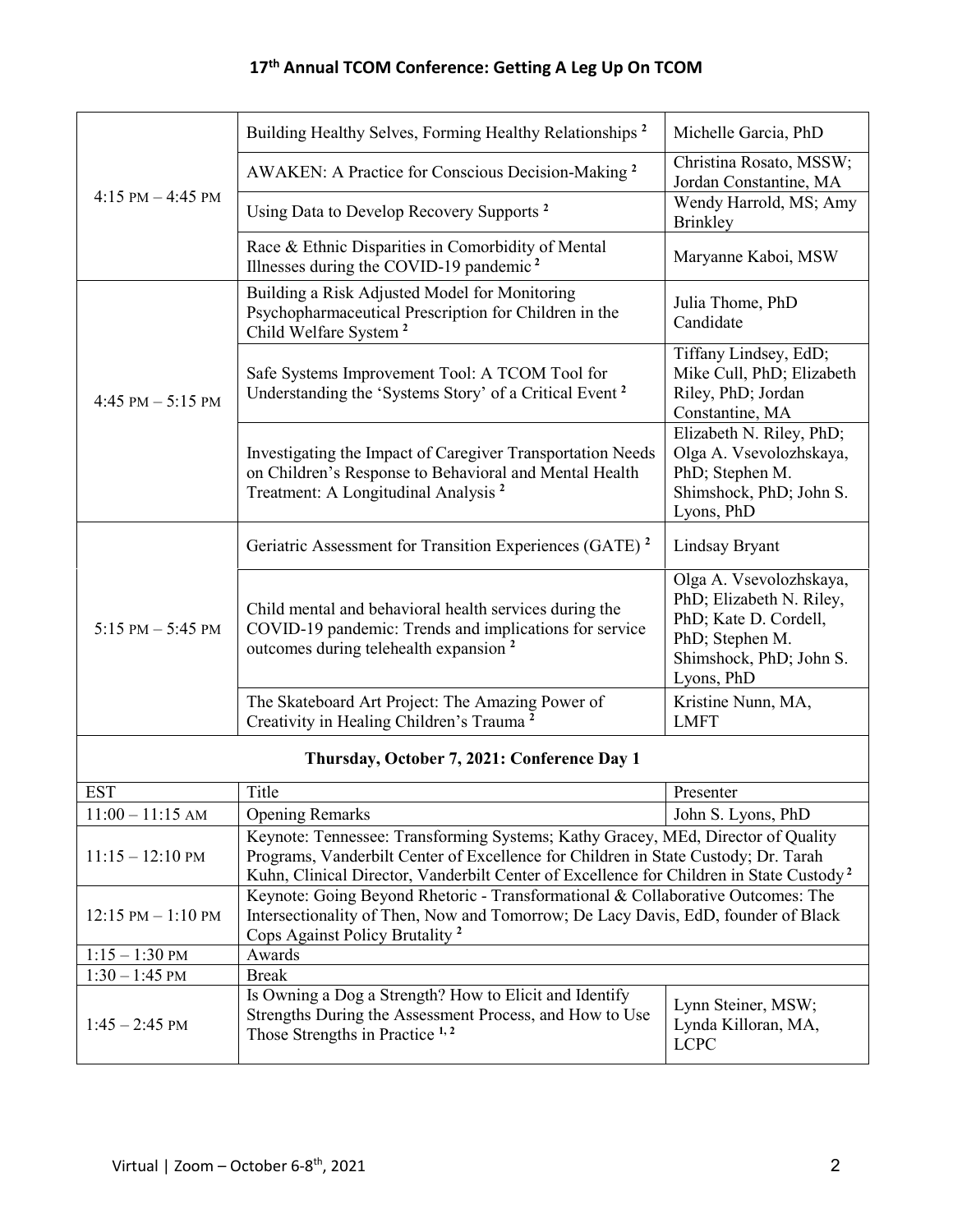|                          | Meeting the Needs of Native American Youth with High<br>Fidelity Wraparound <sup>1,2</sup>                                                    | Barbara Dunn, MSW,<br>LCSW; Tammy Cooley,<br>BA                                       |
|--------------------------|-----------------------------------------------------------------------------------------------------------------------------------------------|---------------------------------------------------------------------------------------|
|                          | A Universal Assessment for Child Welfare Integrating<br>Safety, Risk, and TCOM 1,2                                                            | Joseph Martin, MA                                                                     |
|                          | Identifying Local- and Systems-Level Change through<br>Critical Incident Reviews and the SSIT-W <sup>2</sup>                                  | Lexi Matter, MSW; Lexi<br>Mueller, MSW, APSW;<br>Sarah Hanson, MPA                    |
|                          | Building Up the Data Muscle: One County's<br>Implementation to support Supervisors using a Data Based<br>Decision Making Model <sup>2</sup>   | Andrea N. Richardson,<br>BS; Lisa Paglia, MSW;<br>Lori Chaffers, MSW                  |
|                          | Leading with emotional intelligence: Using EI at all<br>organizational levels to improve organizational and clinical<br>outcomes <sup>2</sup> | Douglas Yost, MA, LMFT                                                                |
|                          | Lyon's Den <sup>2</sup>                                                                                                                       | April D. Fernando, PhD;<br>John S. Lyons, PhD                                         |
| $2:45 - 3:00 \text{ PM}$ | <b>Break</b>                                                                                                                                  |                                                                                       |
| $3:00 - 4:00 \text{ PM}$ | A Step Toward Improving Outcomes: Building Competent<br>Coaches and Developing Fluency with the CANS-NY 1,2                                   | Mary Nichols, PsyD;<br>Sarah Kane, LMSW; Bari<br>Wexler, MA; Cynthia<br>Schelmety, BA |
|                          | One Pandemic, Five Hurricanes-Quantifying<br>Environmental Trauma <sup>1,2</sup>                                                              | Barbara Dunn, MSW,<br>LCSW; Wendy Bowlin,<br>LPC, MBA; Joseph<br>Shayka, MA           |
|                          | Building a Collaborative Relationship <sup>2</sup>                                                                                            | Lori L. Egizio, DSW,<br>LCSW; Steve Ploum, MA,<br>ART, LCPC                           |
|                          | Ensuring Children, We Serve at Faithbridge are Healing in<br>Our Care and in Our Foster Homes <sup>2</sup>                                    | Kate Cordell, PhD, MPH;<br>Jessi Esterling, MSW,<br><b>LCSW</b>                       |
|                          | Beyond Certification and Compliance: Using the CANS to<br>Engage and Support Children and Families <sup>2</sup>                               | Lizzie Minton, LCSW;<br>Ken McGill, EdS LMFT                                          |
|                          | Vermont's CANS Collaboration- Getting to a shared vision<br>across mental health and child welfare <sup>2</sup>                               | Alison Krompf, MA;<br>Cheryle Wilcox, LICSW                                           |
|                          | Lyon's Den <sup>2</sup>                                                                                                                       | April D. Fernando, PhD;<br>John S. Lyons, PhD                                         |
| $4:00 - 4:15$ PM         | <b>Break</b>                                                                                                                                  |                                                                                       |
|                          | Addressing the Cultural Noise: Use of the CANS Cultural<br>Identity Categories <sup>1,2</sup>                                                 | Corrine Dale, PhD                                                                     |
| $4:15 - 5:15$ PM         | Once TCOM Is Running-Consider Program Evaluation 1,2                                                                                          | Betty Walton, PhD; Hea-<br>Won Kim, PhD; Saahoon<br>Hong, PhD                         |
|                          | NJ is Making Strides with CANS <sup>1,2</sup>                                                                                                 | Amanda Thompson,<br>MSW; Diane Ristaino, JD                                           |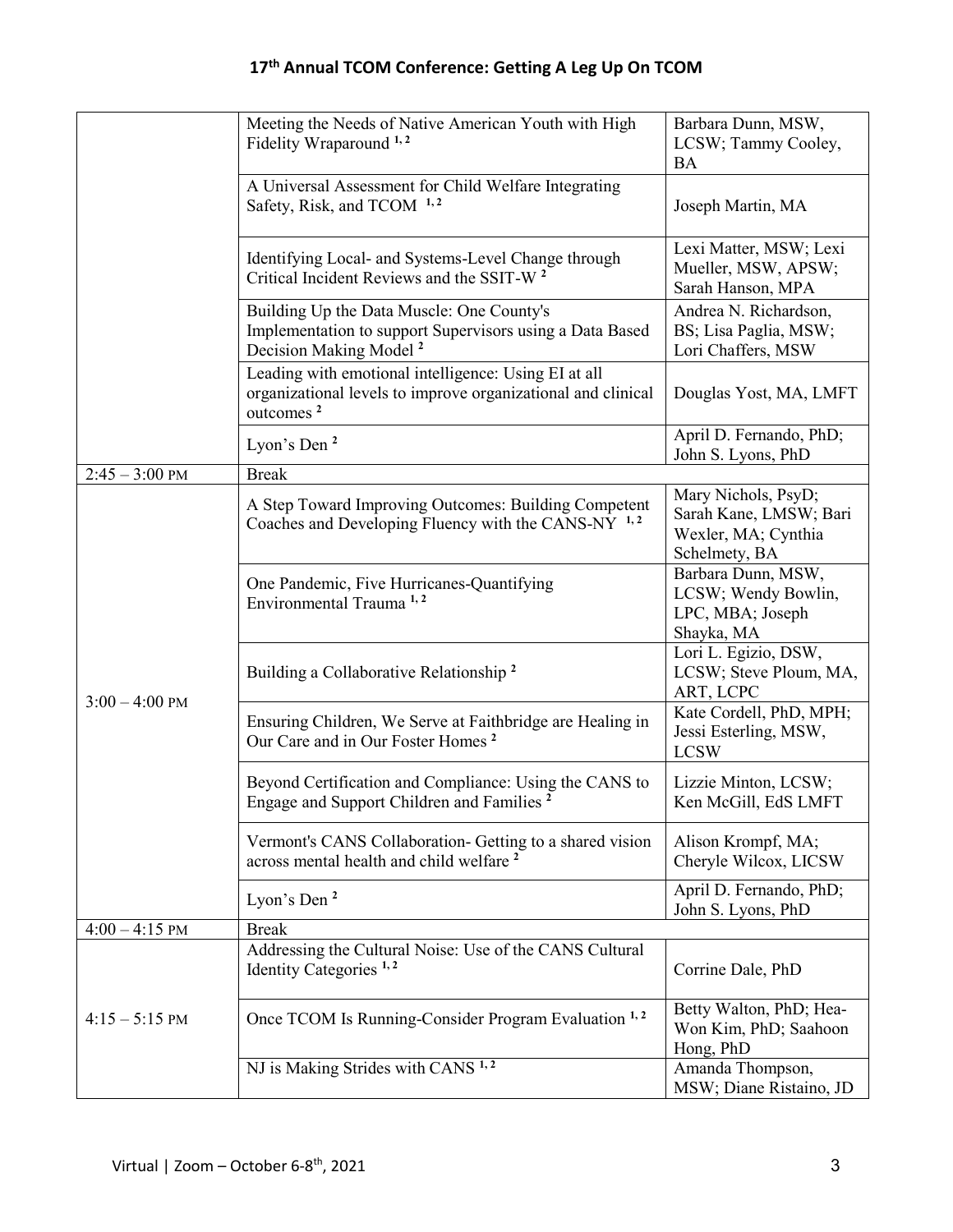| Utilizing the CANS Tool to Drive Service Improvement <sup>1, 2</sup>                                                   | Heather Simonich, MA,<br>LPC; Jodi Duttenhefer,<br>LBSW, MS     |
|------------------------------------------------------------------------------------------------------------------------|-----------------------------------------------------------------|
| Creative Approaches to Wraparound During a Pandemic:<br>College Internship and Youth Partnership Programs <sup>2</sup> | De Lacy Davis, EdD; Ken<br>McGill, EdS LMFT                     |
| You Can't Transform What You Don't Understand: Helping<br>Families Understand the Power of Collaboration <sup>2</sup>  | Tricia Ellinger, LMSW;<br>Laura Wallis, BS, PE;<br>Amy Minzghor |
| Lyon's Den $2$                                                                                                         | April D. Fernando, PhD;<br>John S. Lyons, PhD                   |

|                            | Friday, October 8, 2021: Conference Day 2                                                                                                          |                                                                                           |
|----------------------------|----------------------------------------------------------------------------------------------------------------------------------------------------|-------------------------------------------------------------------------------------------|
| <b>EST</b>                 | Title                                                                                                                                              | Presenter                                                                                 |
| $11:00 - 11:10$ AM         | <b>Closing Plenary</b>                                                                                                                             | John S. Lyons, PhD                                                                        |
| $11:10 - 12:05 \text{ PM}$ | Keynote: Staying with the herd: Why children's extended family networks matter and<br>what we can do to support them, Scott Leon, PhD <sup>2</sup> |                                                                                           |
| $12:10 - 1:05$ PM          | Keynote: The Intersection of Race, Gender, Poverty and Mental Health, Inger Burnett-<br>Zeigler, $PhD2$                                            |                                                                                           |
| $1:10 - 1:25$ PM           | <b>Break</b>                                                                                                                                       |                                                                                           |
| $1:25 - 2:25$ PM           | Managing the Horse Race for Value - TCOM Systems and<br>Value Based Purchasing (VBP) <sup>1,2</sup>                                                | Dan Warner, PhD                                                                           |
|                            | Idaho TCOM Institute: Practitioners as Partners in the<br>CANS Learning Collaborative <sup>1,2</sup>                                               | Stephen Shimshock, PhD;<br>Kyle Hanson, LCPC;<br>Shane Duty, LPC                          |
|                            | Using the Caregiver Section of the CANS to Give Families<br>a Leg Up $^2$                                                                          | Joel Boultinghouse, MA;<br>Janet Hoeke, BA; Leinani<br>Mallory, BA; Nancy<br>Craig, AAS   |
|                            | Utilizing CANS ratings to understand co-occurring<br>emotional and behavioral needs upon entrance to state<br>custody. $1, 2$                      | Amanda Broderick, PhD;<br>Tarah Kuhn, PhD; Kathy<br>Gracey, M.Ed; Rachel<br>Siciliano, MS |
|                            | Sunrise's Story of CANS Implementation: How One<br>Agency Adopted the CANS and Changed Their Practice <sup>1,2</sup>                               | Tamara Mazzoccoli,<br>MSSW, CSW; Lizzie<br>Minton, MSSW, LCSW                             |
|                            | No More Horsing Around: Putting TCOM Data to Work <sup>2</sup>                                                                                     | Angie McCourt, MS; Kyla<br>Amber Clark, SSW; Pat<br>Moore, BS                             |
|                            | Lyon's Den $^2$                                                                                                                                    | April D. Fernando, PhD;<br>John S. Lyons, PhD                                             |
| $2:25 - 2:40$ PM           | <b>Break</b>                                                                                                                                       |                                                                                           |
|                            | Teaming around TINS (Tennessee Toddler/Infant Needs                                                                                                | Giovanni Billings, PsyD;<br>Kathy Gracey, M.Ed;                                           |

and Strengths) **1, 2**

 $2:40 - 3:40$  PM

Jamie Joseph, MS; Jennifer Fisher, LMSW; Stephanie Etheridge, BS